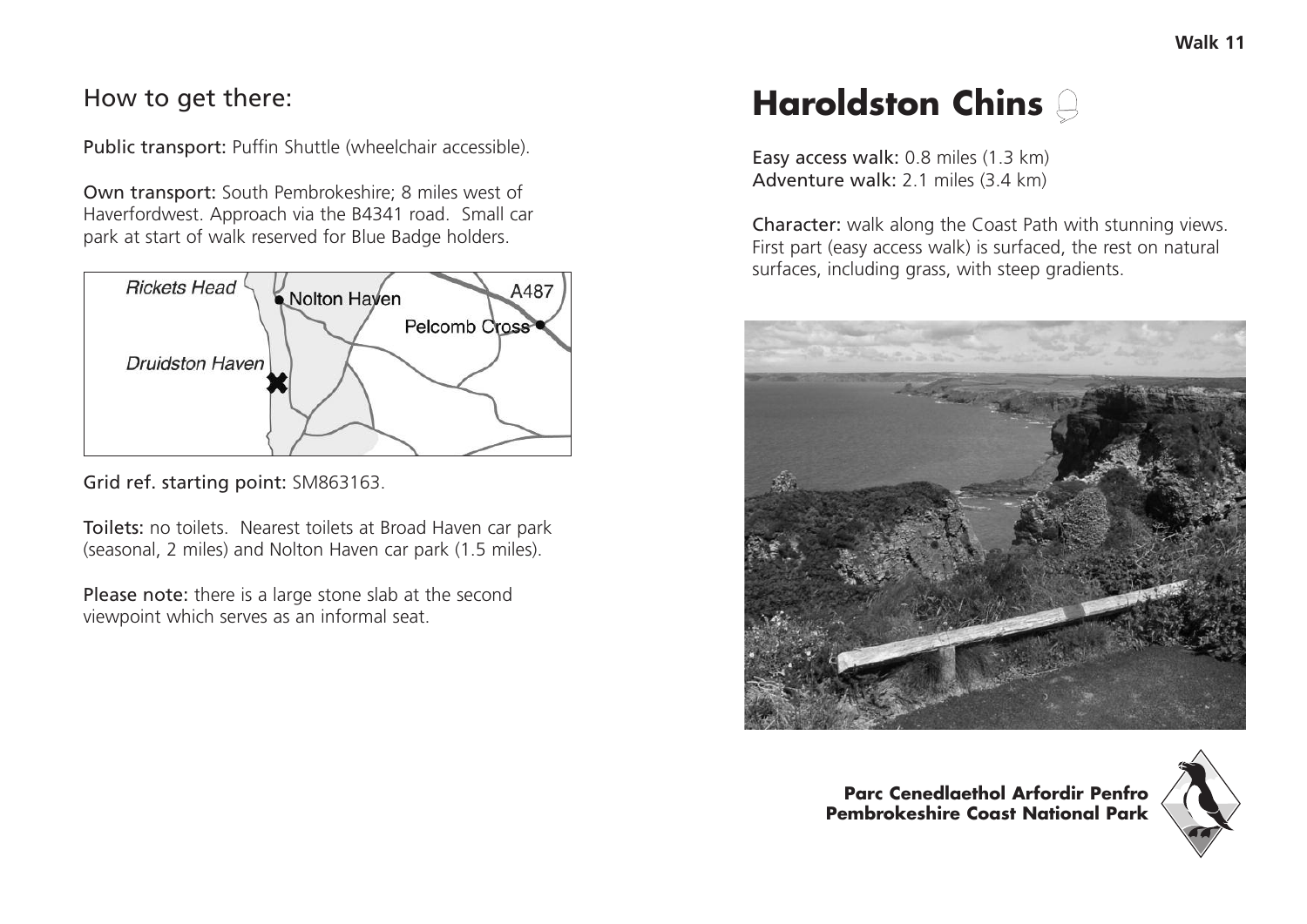## Description

The first part of this walk (to the second viewpoint) is the easy access walk: it has a tarmac surface and seats along the way. The rest of the walk (beyond the second viewpoint) is on natural surfaces, with some ruts and steep gradients.

There are magnificent views over St Brides Bay: to the North the rugged coastline to

Rickets Head, the St Davids peninsula and Ramsey Island, and to the South towards Skomer Island. On clear days you can also see the island of Grassholm in the West; the gannets nesting on the island cover it in guano, giving it the white colour in summer.

As you return along the surfaced path, you can see impressive vertical cliffs of black shale topped by a thick layer of sandstone.



## **Directions**

Leave car park on path towards the sea. Follow path around first viewpoint onto the Coast Path. A little way beyond the third seat there is a 1:15 gradient for 10 metres. For second viewpoint follow surfaced path to right. Retrace steps if only doing the easy access walk.

For Adventure walk, walk back from second viewpoint for a few metres and get back onto the Coast Path by taking the path on the right. Follow it downhill (1:12 to 1:6 gradient for 20 metres), then up (1:8 gradient for 6 metres).

After going through a gate and before reaching the next seat, there are two steep downhill sections (up to 1:8 for 8 metres, then 1:8 to 1:6 for 13 metres), followed by a short uphill section (1:8 for 6 metres). The seat is set back inland from the path.

After the seat there is a steep downhill section towards the sea  $(1.8 \text{ to } 1.6 \text{ for } 32 \text{ metres})$ followed by a slightly gentler downhill slope (1:9 to 1:6 for 25 metres). The path then rises again with two steep sections (1:9 for 5 metres and 1:9 to 1:7 for 54 metres) to a gate.

After the gate the path goes gently downhill. The walk finishes at a large white rock, giving good views of the Iron Age fort. Retrace steps.